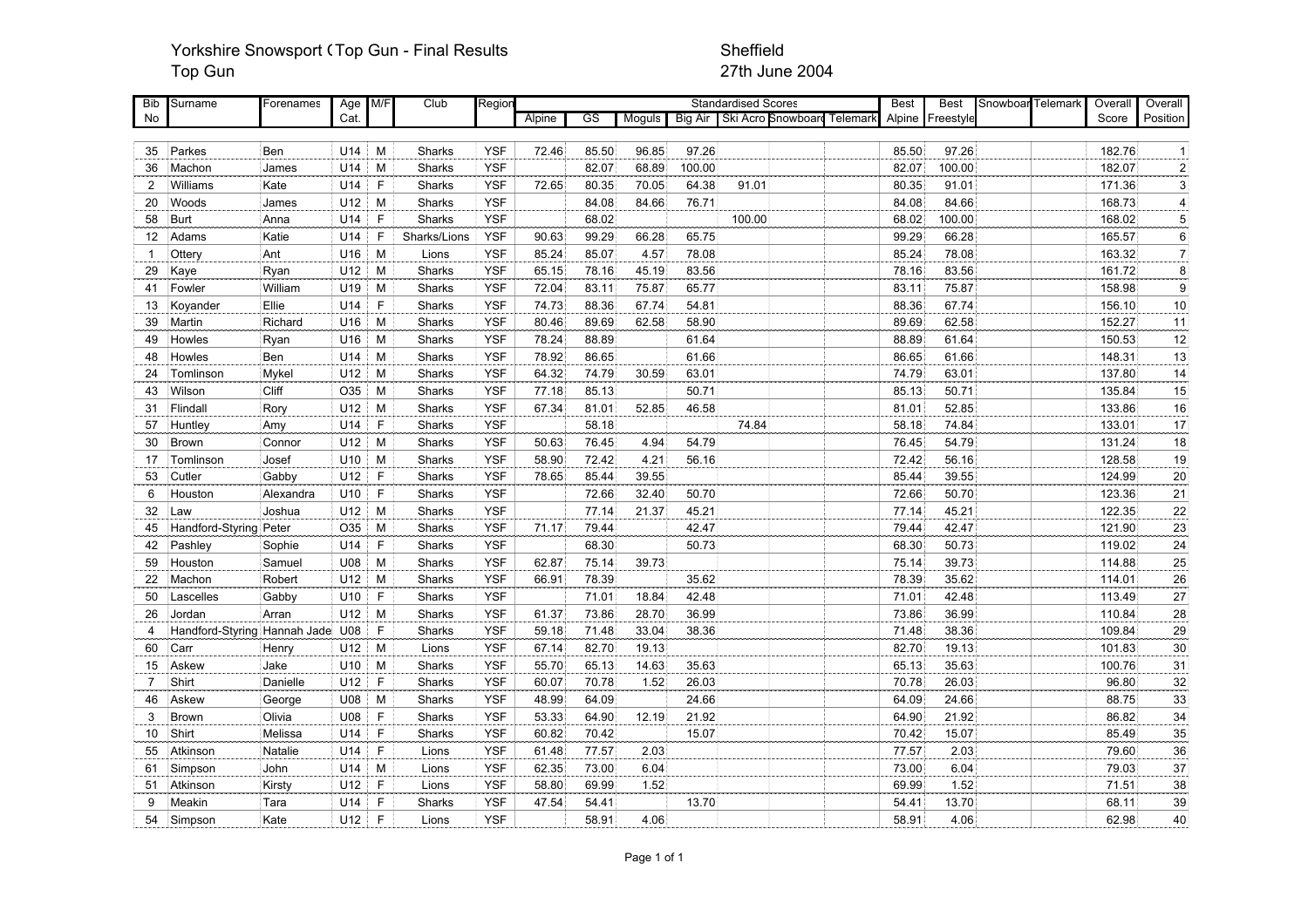### Yorkshire Snows Alpine Competition Sheffield 27th June 2004

| Bib            | Surname                     | Forenames      | Age  | M/F                                                                                                        | NOV | Club       | Region     |                    | Times        | <b>Best</b> | Alpine |
|----------------|-----------------------------|----------------|------|------------------------------------------------------------------------------------------------------------|-----|------------|------------|--------------------|--------------|-------------|--------|
| No             |                             |                | Cat. |                                                                                                            |     |            |            | $\overline{Run}$ 1 | Run 2        | Time        | Points |
|                |                             |                |      |                                                                                                            |     |            |            |                    |              |             |        |
| 59             | Houston                     | Samuel         | U08  | M                                                                                                          |     | Sharks     | <b>YSF</b> | 21.68 DSQ          |              | 21.68       | 62.87  |
| 46             | Askew                       | George         | U08  | М                                                                                                          |     | Sharks     | <b>YSF</b> | 27.82 DSQ          |              | 27.82       | 48.99  |
| 79             | Helliwell                   | Steven         | U10  | M                                                                                                          |     | Lions      | <b>YSF</b> | 22.61              | 20.40        | 20.40       | 66.81  |
| 80             | Ball                        | Thomas         | U10  | M                                                                                                          |     | Sharks     | <b>YSF</b> | <b>DSQ</b>         | 21.23        | 21.23       | 64.20  |
| 17             | Tomlinson                   | Josef          | U10  | M                                                                                                          |     | Sharks     | <b>YSF</b> | <b>DSQ</b>         | 23.14        | 23.14       | 58.90  |
| 81             | Farr                        | Oliver         | U10  | M                                                                                                          |     | Sharks     | <b>YSF</b> | <b>DSQ</b>         | 24.41        | 24.41       | 55.84  |
| 15             | Askew                       | Jake           | U10  | M                                                                                                          |     | Sharks     | <b>YSF</b> | <b>DSQ</b>         | 24.47        | 24.47       | 55.70  |
| 19             | Parkes                      | Sam            | U10  | M                                                                                                          |     | Sharks     | <b>YSF</b> | <b>DNS</b>         | <b>DNS</b>   |             |        |
| 31             | Flindall                    | Rory           | U12  | M                                                                                                          |     | Sharks     | <b>YSF</b> | 20.46              | 20.24        | 20.24       | 67.34  |
| 60             | Carr                        | Henry          | U12  | M                                                                                                          |     | Lions      | <b>YSF</b> | 21.01              | 20.30        | 20.30       | 67.14  |
| 22             | Machon                      | Robert         | U12  | M                                                                                                          |     | Sharks     | <b>YSF</b> | 20.37 DSQ          |              | 20.37       | 66.91  |
| 29             | Kaye                        | Ryan           | U12  | M                                                                                                          |     | Sharks     | <b>YSF</b> | <b>DSQ</b>         | 20.92        | 20.92       | 65.15  |
| 24             | Tomlinson                   | Mykel          | U12  | M                                                                                                          |     | Sharks     | <b>YSF</b> | 21.59              | 21.19        | 21.19       | 64.32  |
| 26             | Jordan                      | Arran          | U12  | M                                                                                                          |     | Sharks     | <b>YSF</b> | <b>DSQ</b>         | 22.21        | 22.21       | 61.37  |
| 30             | <b>Brown</b>                | Connor         | U12  | M                                                                                                          |     | Sharks     | <b>YSF</b> | <b>DSQ</b>         | 26.92        | 26.92       | 50.63  |
| 20             | Woods                       | James          | U12  | M                                                                                                          |     | Sharks     | <b>YSF</b> | <b>DNS</b>         | <b>DSQ</b>   |             |        |
| 83             | Markus                      | Christopher    | U14  | M                                                                                                          |     | Sharks     | <b>YSF</b> | 15.20 DNF          |              | 15.20       | 89.67  |
| 62             | Flindall                    | Alastair James | U14  | M                                                                                                          |     | harks/Lioi | <b>YSF</b> | 16.19              | 15.67        | 15.67       | 86.98  |
| 84             | Goodlass                    | Sam            | U14  | M                                                                                                          |     | Sharks     | <b>YSF</b> | 16.33              | 16.13        | 16.13       | 84.50  |
| 48             | Howles                      | Ben            | U14  | M                                                                                                          |     | Sharks     | <b>YSF</b> | <b>DSQ</b>         | 17.27        | 17.27       | 78.92  |
| 82             | Yardley                     | William        | U14  | M                                                                                                          |     | Sharks     | <b>YSF</b> | 18.37              | 17.84        | 17.84       | 76.40  |
| 35             | Parkes                      | Ben            | U14  | M                                                                                                          |     | Sharks     | <b>YSF</b> | <b>DSQ</b>         | 18.81        | 18.81       | 72.46  |
| 61             | Simpson                     | John           | U14  | M                                                                                                          |     | Lions      | <b>YSF</b> | 23.62              | 21.86        | 21.86       | 62.35  |
| 36             | Machon                      | James          | U14  | M                                                                                                          |     | Sharks     | <b>YSF</b> | <b>DSQ</b>         | <b>DSQ</b>   |             |        |
| 63             | Kane                        | James          | U16  | M                                                                                                          |     | Sharks     | <b>YSF</b> | 14.07              | 13.63        | 13.63       | 100.00 |
| $\mathbf{1}$   | Ottery                      | Ant            | U16  | M                                                                                                          |     | Lions      | <b>YSF</b> | 16.37              | 15.99        | 15.99       | 85.24  |
| 39             | Martin                      | Richard        | U16  | M                                                                                                          |     | Sharks     | <b>YSF</b> | 16.94              | 17.03        | 16.94       | 80.46  |
| 49             | Howles                      | Ryan           | U16  | M                                                                                                          |     | Sharks     | <b>YSF</b> | 17.42 DSQ          |              | 17.42       | 78.24  |
| 86             | O'Hara                      | John           | U16  | M                                                                                                          |     | Lions      | <b>YSF</b> | <b>DSQ</b>         | 17.82        | 17.82       | 76.49  |
| 41             | Fowler                      | William        | U19  | M                                                                                                          |     | Sharks     | <b>YSF</b> | <b>DSQ</b>         | 18.92        | 18.92       | 72.04  |
| 87             | Spencer                     | Owen           | U35  | M                                                                                                          |     | Sharks     | <b>YSF</b> | <b>DSQ</b>         | 17.99        | 17.99       | 75.76  |
| 77             | Parker                      | Keith          | O35  | M                                                                                                          |     | Sharks     | <b>YSF</b> | 16.67              | 16.28        | 16.28       | 83.72  |
| 43             | Wilson                      | Cliff          | O35  | M                                                                                                          |     | Sharks     | <b>YSF</b> | 17.80              | 17.66        | 17.66       | 77.18  |
| 45             | Handford-Styrin Peter       |                | O35  | M                                                                                                          |     | Sharks     | <b>YSF</b> | 19.71              | 19.15        | 19.15       | 71.17  |
| 76             | Cutler                      | Peter          | O35  | $\mathsf{M}% _{T}=\mathsf{M}_{T}\!\left( a,b\right) ,\ \mathsf{M}_{T}=\mathsf{M}_{T}\!\left( a,b\right) ,$ |     | Sharks     | YSF        | DNS                | <b>DNS</b>   |             |        |
| 4              | Handford-Styrin Hannah Jade |                | U08  | F                                                                                                          |     | Sharks     | <b>YSF</b> | 23.18              | 23.03        | 23.03       | 59.18  |
| 3              | Brown                       | Olivia         | U08  | F.                                                                                                         |     | Sharks     | YSF        | <b>DSQ</b>         | 25.56        | 25.56       | 53.33  |
| 67             | Cheyette                    | Christina      | U10  | F                                                                                                          |     |            | YSF        | 53.01              |              | 38.48       | 35.42  |
| 50             | Lascelles                   | Gabby          | U10  | F                                                                                                          |     | Sharks     | YSF        |                    | 38.48<br>DSQ |             |        |
|                |                             |                |      | F                                                                                                          |     | Sharks     |            | DSQ                |              |             | 78.65  |
| 53             | Cutler                      | Gabby          | U12  | F                                                                                                          |     | Sharks     | YSF        | <b>DSQ</b>         | 17.33        | 17.33       |        |
| 70             | Parker                      | Olivia         | U12  | F                                                                                                          |     | Sharks     | YSF        | 19.06              | 18.25        | 18.25       | 74.68  |
| $\overline{7}$ | Shirt                       | Danielle       | U12  |                                                                                                            |     | Sharks     | YSF        | 24.49              | 22.69        | 22.69       | 60.07  |
| 51             | Atkinson                    | Kirsty         | U12  | F                                                                                                          |     | Lions      | YSF        | 24.05              | 23.18        | 23.18       | 58.80  |
| 68             | Yardley                     | Imogen         | U12  | F.                                                                                                         |     | Sharks     | <b>YSF</b> | 28.70              | 36.70        | 28.70       | 47.49  |
| 8              | Parkes                      | Katherine      | U12  | F.                                                                                                         |     | Sharks     | YSF        | <b>DNS</b>         | <b>DNS</b>   |             |        |
| 54             | Simpson                     | Kate           | U12  | F.                                                                                                         |     | Lions      | YSF        | DSQ                | <b>DSQ</b>   |             |        |
| 12             | Adams                       | Katie          | U14  | F.                                                                                                         |     | harks/Lioi | <b>YSF</b> | <b>DNF</b>         | 15.04        | 15.04       | 90.63  |
| 71             | Parker                      | Heidi          | U14  | F.                                                                                                         |     | Sharks     | YSF        | 15.83              | 15.47        | 15.47       | 88.11  |
| 56             | Wilson                      | Kate           | U14  | F.                                                                                                         |     | Sharks     | YSF        | 17.44              | 17.33        | 17.33       | 78.65  |
| 13             | Koyander                    | Ellie          | U14  | F.                                                                                                         |     | Sharks     | YSF        | 18.24 DSQ          |              | 18.24       | 74.73  |
| $\overline{2}$ | Williams                    | Kate           | U14  | F.                                                                                                         |     | Sharks     | YSF        | DSQ                | 18.76        | 18.76       | 72.65  |
| 55             | Atkinson                    | Natalie        | U14  | F.                                                                                                         |     | Lions      | YSF        | DSQ                | 22.17        | 22.17       | 61.48  |
| 10             | Shirt                       | Melissa        | U14  | F.                                                                                                         |     | Sharks     | YSF        | 23.03              | 22.41        | 22.41       | 60.82  |
| 9              | Meakin                      | Tara           | U14  | F.                                                                                                         |     | Sharks     | YSF        | 32.07              | 28.67        | 28.67       | 47.54  |
| 74             | Parker                      | Hannah         | U16  | F                                                                                                          |     | Sharks     | YSF        | 16.00              | 15.37        | 15.37       | 88.68  |

### **Final Overall by Sex and Age Category**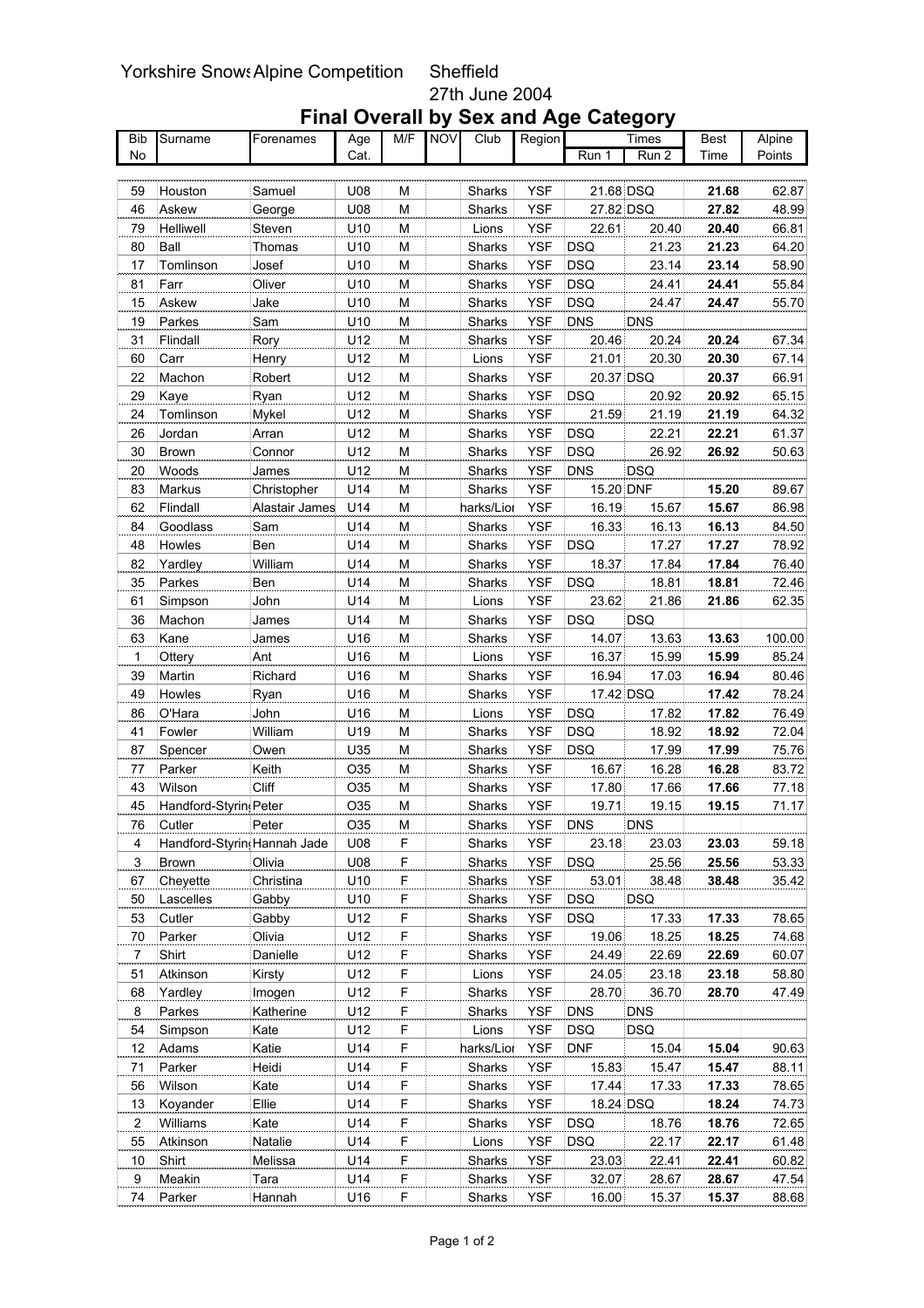# Yorkshire Snows Alpine Competition Sheffield

## 27th June 2004

|            |                |                   |      |     |            |               | ີ         |            | ັ          |             |        |
|------------|----------------|-------------------|------|-----|------------|---------------|-----------|------------|------------|-------------|--------|
| <b>Bib</b> | Surname        | <b>IForenames</b> | Age  | M/F | <b>NOV</b> | Club          | Region    |            | Times      | <b>Best</b> | Alpine |
| No         |                |                   | Cat. |     |            |               |           | <b>Run</b> | Run 2      | Time        | Points |
| 72         | <b>Holdina</b> | Madeleine         | U16  |     |            | <b>Sharks</b> | YSF       | 17.68      | 17.72      | 17.68       | 77.09  |
| 73         | Gilbertson     | Becki             | U16  |     |            | _ions         | YSF       | 21.43      | 21.01      | 21.01       | 64.87  |
| 75         | <b>Cutler</b>  | Holly             | U19  |     |            | Sharks        | YSF       | 16.58      | 16.01      | 16.01       | 85.13  |
| 64         | Pickerina      | Emma              | J35  |     |            | n/a           | OTHER DNS |            | <b>DNS</b> |             |        |
| 65         | Holdina        | Sallv             | O35  |     |            | Sharks        | YSF       | 23.90      | 20.37      | 20.37       | 66.91  |

### **Final Overall by Sex and Age Category**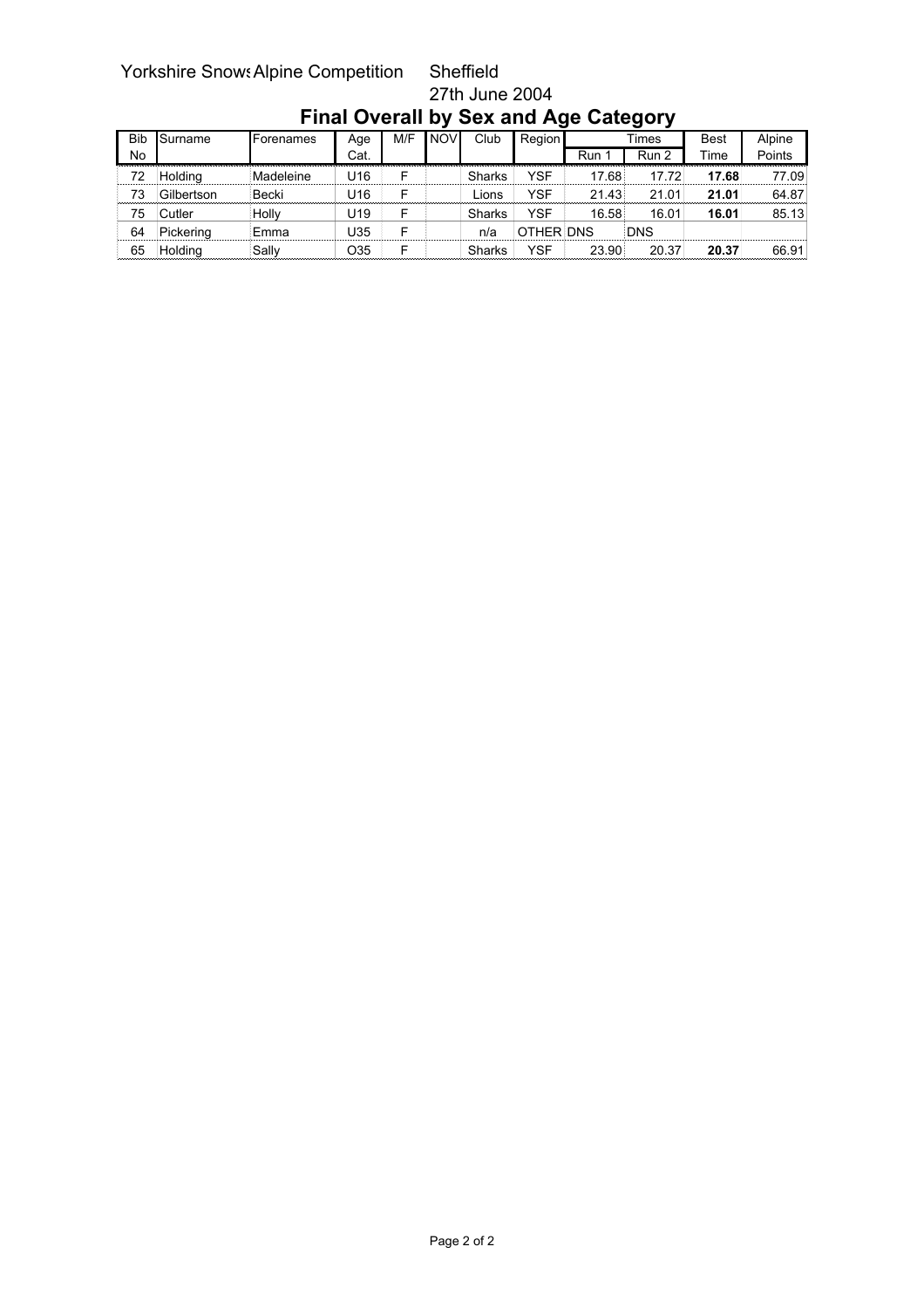Yorkshire Snowsport Championshir Giant Slalom Competition Sheffield

# **Final Overall Sex/Age** 27th June 2004

| <b>Bib</b>     | Surname          | Forenames      | Age  | M/F                                                                                   | <b>NOV</b> | Club          | Region     |            | Alpine  |
|----------------|------------------|----------------|------|---------------------------------------------------------------------------------------|------------|---------------|------------|------------|---------|
| No             |                  |                | Cat. |                                                                                       |            |               |            | Time       | Points  |
|                |                  |                |      |                                                                                       |            |               |            |            |         |
| 59             | Houston          | Samuel         | U08  | М                                                                                     |            | Sharks        | <b>YSF</b> | 31.62      | 75.14   |
| 46             | Askew            | George         | U08  | M                                                                                     |            | Sharks        | <b>YSF</b> | 37.07      | 64.09   |
| 17             | Tomlinson        | Josef          | U10  | M                                                                                     |            | Sharks        | <b>YSF</b> | 32.81      | 72.42   |
| 79             | Helliwell        | Steven         | U10  | M                                                                                     |            | Lions         | <b>YSF</b> | 32.87      | 72.28   |
| 80             | Ball             | Thomas         | U10  | M                                                                                     |            | Sharks        | <b>YSF</b> | 32.91      | 72.20   |
| 19             | Parkes           | Sam            | U10  | M                                                                                     |            | Sharks        | <b>YSF</b> | 33.22      | 71.52   |
| 81             | Farr             | Oliver         | U10  | M                                                                                     |            | Sharks        | <b>YSF</b> | 35.15      | 67.60   |
| 15             | Askew            | Jake           | U10  | ${\sf M}$                                                                             |            | Sharks        | <b>YSF</b> | 36.48      | 65.13   |
| 20             | Woods            | James          | U12  | M                                                                                     |            | Sharks        | <b>YSF</b> | 28.26      | 84.08   |
| 60             | Carr             | Henry          | U12  | M                                                                                     |            | Lions         | <b>YSF</b> | 28.73      | 82.70   |
| 31             | Flindall         | Rory           | U12  | M                                                                                     |            | Sharks        | <b>YSF</b> | 29.33      | 81.01   |
| 22             | Machon           | Robert         | U12  | M                                                                                     |            | Sharks        | <b>YSF</b> | 30.31      | 78.39   |
| 29             | Kaye             | Ryan           | U12  | M                                                                                     |            | Sharks        | <b>YSF</b> | 30.40      | 78.16   |
| 32             | Law              | Joshua         | U12  | M                                                                                     |            | Sharks        | <b>YSF</b> | 30.80      | 77.14   |
| 30             | <b>Brown</b>     | Connor         | U12  | M                                                                                     |            | Sharks        | <b>YSF</b> | 31.08      | 76.45   |
| 24             | Tomlinson        | Mykel          | U12  | M                                                                                     |            | Sharks        | <b>YSF</b> | 31.77      | 74.79   |
| 26             | Jordan           | Arran          | U12  | M                                                                                     |            | Sharks        | <b>YSF</b> | 32.17      | 73.86   |
| 83             | Markus           | Christopher    | U14  | ${\sf M}$                                                                             |            | Sharks        | <b>YSF</b> | 25.57      | 92.92   |
| 84             | Goodlass         | Sam            | U14  | $\mathsf{M}% _{T}=\mathsf{M}_{T}\!\left( a,b\right) ,\ \mathsf{M}_{T}=\mathsf{M}_{T}$ |            | Sharks        | <b>YSF</b> | 25.89      | 91.77   |
| 62             | Flindall         | Alastair James | U14  | ${\sf M}$                                                                             |            | Sharks/Lions  | <b>YSF</b> | 26.05      | 91.21   |
| 48             | Howles           | Ben            | U14  | M                                                                                     |            | Sharks        | <b>YSF</b> | 27.42      | 86.65   |
| 35             | Parkes           | Ben            | U14  | M                                                                                     |            | Sharks        | <b>YSF</b> | 27.79      | 85.50   |
| 36             | Machon           | James          | U14  | M                                                                                     |            | Sharks        | <b>YSF</b> | 28.95      | 82.07   |
| 82             | Yardley          | William        | U14  | М                                                                                     |            | Sharks        | <b>YSF</b> | 30.25      | 78.55   |
| 61             | Simpson          | John           | U14  | M                                                                                     |            | Lions         | <b>YSF</b> | 32.55      | 73.00   |
| 37             | Morley           | Edward         | U14  | M                                                                                     |            | Sharks        | <b>YSF</b> | <b>DNS</b> | #VALUE! |
| 63             | Kane             | James          | U16  | M                                                                                     |            | Sharks        | <b>YSF</b> | 23.76      | 100.00  |
| 39             | Martin           | Richard        | U16  | ${\sf M}$                                                                             |            | Sharks        | <b>YSF</b> | 26.49      | 89.69   |
| 49             | Howles           | Ryan           | U16  | M                                                                                     |            | <b>Sharks</b> | <b>YSF</b> | 26.73      | 88.89   |
| $\mathbf{1}$   | Ottery           | Ant            | U16  | M                                                                                     |            | Lions         | <b>YSF</b> | 27.93      | 85.07   |
| 86             | O'Hara           | John           | U16  | M                                                                                     |            | Lions         | <b>YSF</b> | 28.67      | 82.87   |
| 41             | Fowler           | William        | U19  | M                                                                                     |            | Sharks        | <b>YSF</b> | 28.59      | 83.11   |
| 87             | Spencer          | Owen           | U35  | M                                                                                     |            | Sharks        | <b>YSF</b> | 62.46      | 38.04   |
| 77             | Parker           | Keith          | O35  | M                                                                                     |            | Sharks        | <b>YSF</b> | 26.33      | 90.24   |
| 43             | Wilson           | Cliff          | O35  | M                                                                                     |            | Sharks        | <b>YSF</b> | 27.91      | 85.13   |
| 45             | Handford-Styring | Peter          | O35  | M                                                                                     |            | Sharks        | <b>YSF</b> | 29.91      | 79.44   |
| 76             | Cutler           | Peter          | O35  | М                                                                                     |            | Sharks        | <b>YSF</b> | <b>DNS</b> | #VALUE! |
| 4              | Handford-Styring | Hannah Jade    | U08  | $\mathsf F$                                                                           |            | Sharks        | <b>YSF</b> | 33.24      | 71.48   |
| 3              | <b>Brown</b>     | Olivia         | U08  | $\mathsf F$                                                                           |            | Sharks        | <b>YSF</b> | 36.61      | 64.90   |
| 6              | Houston          | Alexandra      | U10  | $\mathsf F$                                                                           |            | Sharks        | <b>YSF</b> | 32.70      | 72.66   |
| 50             | Lascelles        | Gabby          | U10  | F                                                                                     |            | Sharks        | <b>YSF</b> | 33.46      | 71.01   |
| 67             | Cheyette         | Christina      | U10  | F                                                                                     |            | Sharks        | <b>YSF</b> | 40.03      | 59.36   |
| 70             | Parker           | Olivia         | U12  | F                                                                                     |            | Sharks        | <b>YSF</b> | 27.42      | 86.65   |
| 53             | Cutler           | Gabby          | U12  | $\mathsf F$                                                                           |            | Sharks        | <b>YSF</b> | 27.81      | 85.44   |
| 68             | Yardley          | Imogen         | U12  | $\mathsf F$                                                                           |            | Sharks        | <b>YSF</b> | 32.79      | 72.46   |
| 8              | Parkes           | Katherine      | U12  | $\mathsf F$                                                                           |            | Sharks        | YSF        | 33.16      | 71.65   |
| $\overline{7}$ | Shirt            | Danielle       | U12  | $\mathsf F$                                                                           |            | Sharks        | <b>YSF</b> | 33.57      | 70.78   |
| 51             | Atkinson         | Kirsty         | U12  | $\mathsf F$                                                                           |            | Lions         | <b>YSF</b> | 33.95      | 69.99   |
| 54             | Simpson          | Kate           | U12  | F                                                                                     |            | Lions         | <b>YSF</b> | 40.33      | 58.91   |
| 12             | Adams            | Katie          | U14  | F                                                                                     |            | Sharks/Lions  | <b>YSF</b> | 23.93      | 99.29   |
| 71             | Parker           | Heidi          | U14  | F                                                                                     |            | Sharks        | <b>YSF</b> | 24.90      | 95.42   |
| 56             | Wilson           | Kate           | U14  | F                                                                                     |            | Sharks        | <b>YSF</b> | 26.14      | 90.90   |
| 13             | Koyander         | Ellie          | U14  | $\mathsf F$                                                                           |            | Sharks        | <b>YSF</b> | 26.89      | 88.36   |
| $\overline{c}$ | Williams         | Kate           | U14  | $\mathsf F$                                                                           |            | Sharks        | <b>YSF</b> | 29.57      | 80.35   |
|                |                  |                |      |                                                                                       |            |               |            |            |         |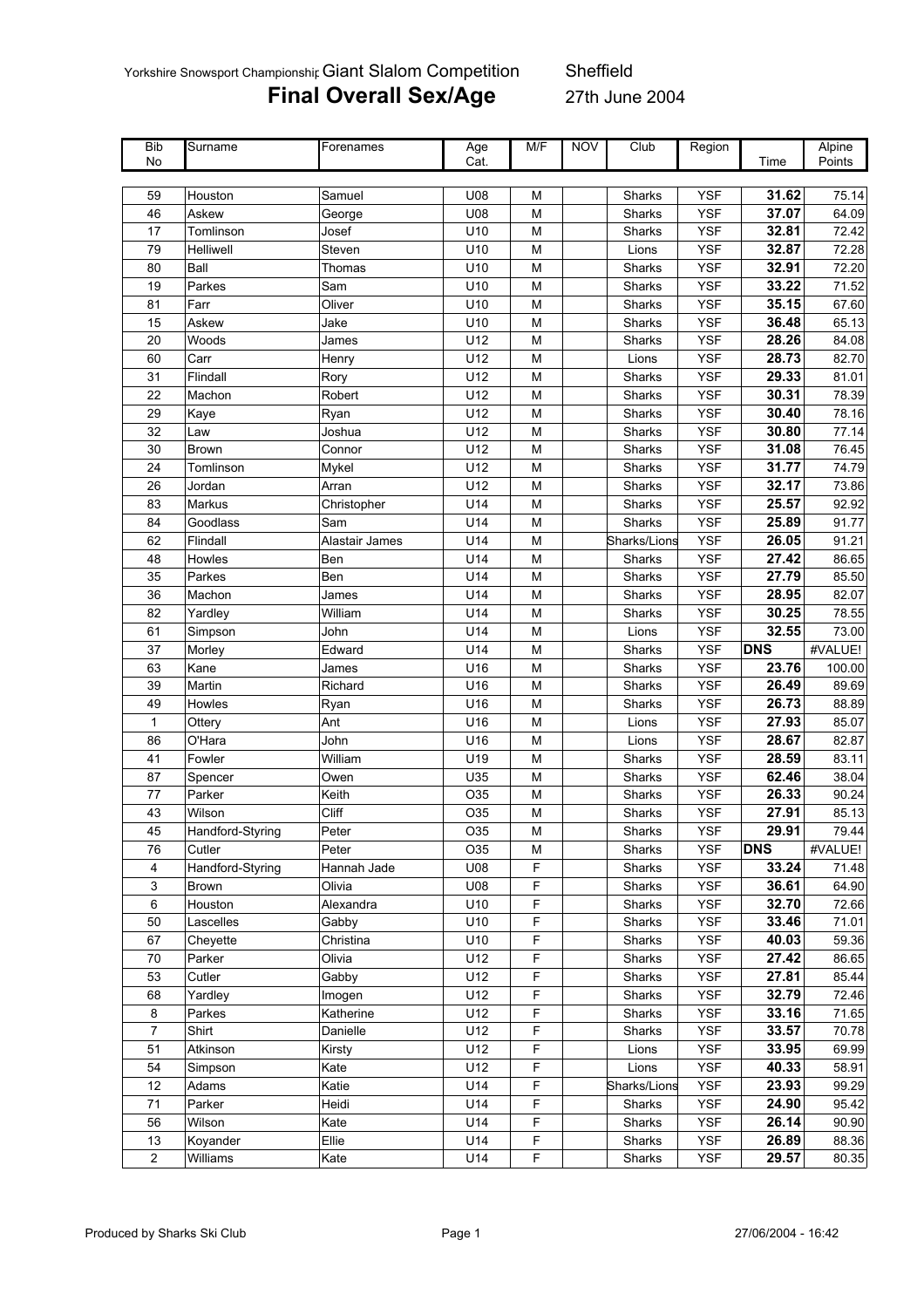Yorkshire Snowsport Championshir Giant Slalom Competition Sheffield

# **Final Overall Sex/Age** 27th June 2004

| <b>Bib</b> | Surname     | Forenames | Age             | M/F | <b>NOV</b> | Club          | Region       |            | <b>Alpine</b> |
|------------|-------------|-----------|-----------------|-----|------------|---------------|--------------|------------|---------------|
| No         |             |           | Cat.            |     |            |               |              | Time       | Points        |
|            |             |           |                 |     |            |               |              |            |               |
| 55         | Atkinson    | Natalie   | U <sub>14</sub> | F   |            | Lions         | <b>YSF</b>   | 30.63      | 77.57         |
| 10         | Shirt       | Melissa   | U14             | F   |            | <b>Sharks</b> | <b>YSF</b>   | 33.74      | 70.42         |
| 42         | Pashley     | Sophie    | U14             | F   |            | <b>Sharks</b> | <b>YSF</b>   | 34.79      | 68.30         |
| 58         | <b>Burt</b> | Anna      | U <sub>14</sub> | F   |            | <b>Sharks</b> | <b>YSF</b>   | 34.93      | 68.02         |
| 57         | Huntley     | Amy       | U14             | F   |            | <b>Sharks</b> | <b>YSF</b>   | 40.84      | 58.18         |
| 9          | Meakin      | Tara      | U14             | F   |            | <b>Sharks</b> | <b>YSF</b>   | 43.67      | 54.41         |
| 74         | Parker      | Hannah    | U16             | F   |            | <b>Sharks</b> | <b>YSF</b>   | 25.11      | 94.62         |
| 72         | Holding     | Madeleine | U16             | F   |            | Sharks        | <b>YSF</b>   | 28.49      | 83.40         |
| 73         | Gilbertson  | Becki     | U16             | F   |            | Lions         | <b>YSF</b>   | 32.20      | 73.79         |
| 75         | Cutler      | Holly     | U19             | F   |            | <b>Sharks</b> | <b>YSF</b>   | 25.62      | 92.74         |
| 64         | Pickering   | Emma      | U35             | F   |            | n/a           | <b>OTHER</b> | <b>DNS</b> | #VALUE!       |
| 65         | Holding     | Sally     | O <sub>35</sub> | F   |            | Sharks        | <b>YSF</b>   | 30.95      | 76.77         |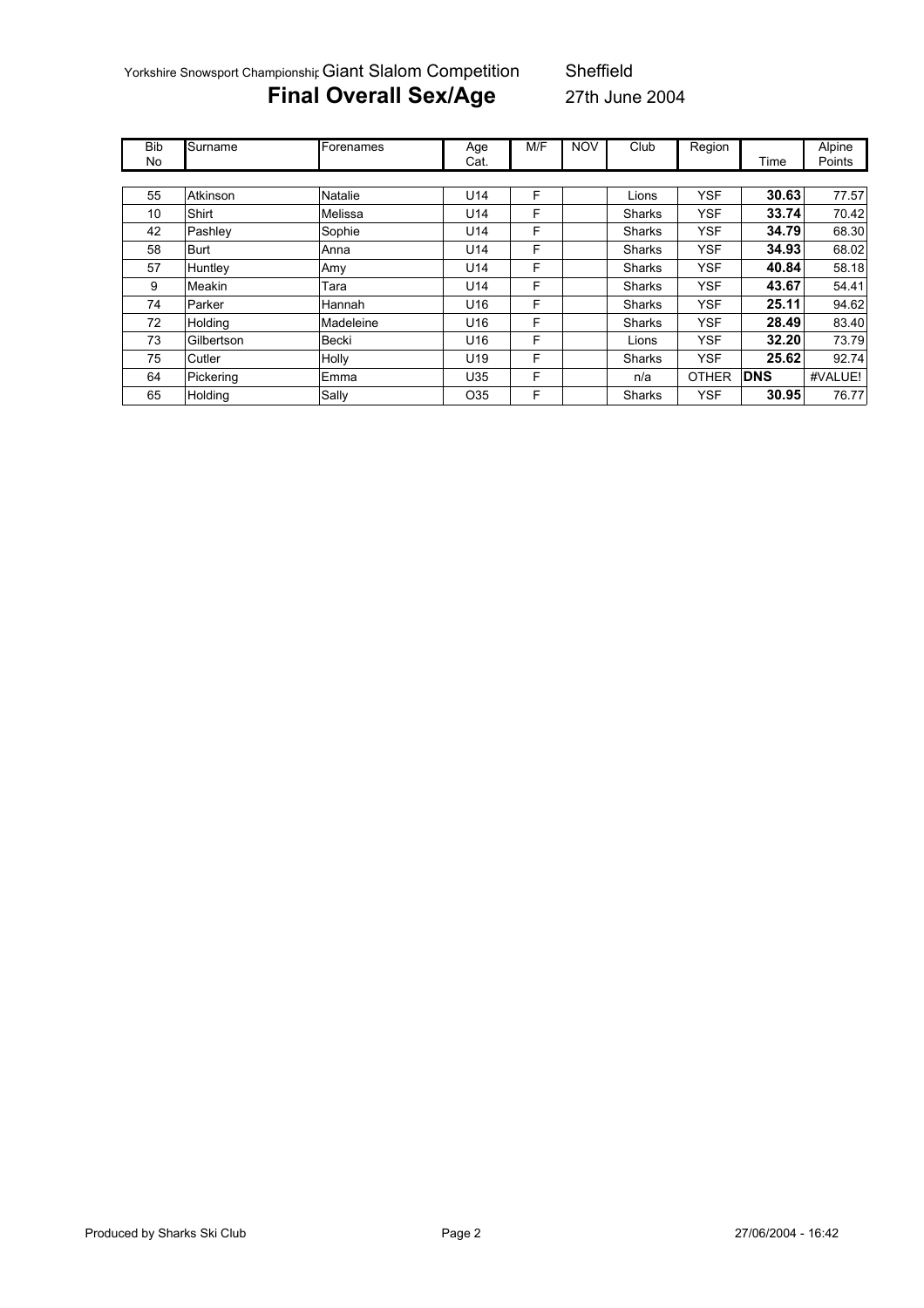|                | Yorkshire Snowsport Championships |             | <b>Big Air</b>  |     |               |            | Sheffield      |                |                |                 |                 | Judges         |                 | 1) Execution                  | <b>Peter Bates</b> |                |                | 4) Wow         |       | <b>Kay Bates</b>   |
|----------------|-----------------------------------|-------------|-----------------|-----|---------------|------------|----------------|----------------|----------------|-----------------|-----------------|----------------|-----------------|-------------------------------|--------------------|----------------|----------------|----------------|-------|--------------------|
|                |                                   |             |                 |     |               |            | 27th June 2004 |                |                |                 |                 |                | 2) Air          |                               | Chris              |                |                | 5) Difficulty  |       | <b>Martin Carr</b> |
|                |                                   |             |                 |     |               |            |                | <b>FINAL</b>   |                |                 |                 |                | 3) Wow          |                               | <b>Geoff Paley</b> |                |                |                |       |                    |
| <b>Bib</b>     | Surname                           | Forenames   | Age             | M/F | Club          | Region     |                |                | Scores Round 1 |                 |                 |                |                 |                               | Scores Round 2     |                |                |                |       | <b>Best</b>        |
| No             |                                   |             | Cat.            |     |               |            | Jump           | J <sub>1</sub> | J2             | $\overline{J3}$ | $\overline{J4}$ | J5             | Total<br>Jump   | J <sub>1</sub>                | $\overline{J2}$    | J3             | J4             | J5             | Total | Score              |
| 36             | Machon                            | James       | U14             | M   | <b>Sharks</b> | <b>YSF</b> | 540            | 9              | 9              | 12              | 14              | 15             | 59<br>S360      | 11                            | 13                 | 14             | 18             | 17             | 73    | 73                 |
| 35             | Parkes                            | Ben         | U14             | M   | <b>Sharks</b> | <b>YSF</b> | 360g           | 12             | 14             | 16              | 14              | 15             | 71<br>540       | 5                             | $\overline{7}$     | $\overline{4}$ | $\overline{7}$ | 8              | 31    | 71                 |
| 40             | Fenton                            | Kier        | U19             | M   | Sharks        | <b>YSF</b> | 180            | 12             | 15             | 10              | 11              | 12             | 60<br>360       | 17                            | 12                 | 12             | 11             | 15             | 67    | 67                 |
| 34             | Smith                             | Jack        | U14             | M   | Sharks        | <b>YSF</b> | 360            | 14             | 15             | 12              | 12              | 14             | 67<br>360       | 9                             | 15                 | 9              | 8              | 14             | 55    | 67                 |
| 29             | Kaye                              | Ryan        | U12             | M   | Sharks        | <b>YSF</b> | 360            | 11             | 13             | 12              | 10              | 15             | S180<br>61      | 9                             | 11                 | 11             | 9              | 14             | 54    | 61                 |
| 38             | Adams                             | <b>Nick</b> | U <sub>16</sub> | M   | arks/Dragd    | <b>YSF</b> | 540            | 6              | 6              | 9               | 9               | 10             | 40<br>360g      | 12                            | 12                 | 11             | 13             | 12             | 60    | 60                 |
| 33             | Sanderson                         | Luke        | U14             | M   | Kendal        | <b>NW</b>  | 360            | 14             | 10             | 10              | 10              | 14             | 58<br>180       | 13                            | 8                  | 8              | $\overline{7}$ | 11             | 47    | 58                 |
| 14             | Brookes-Beighton                  | Amy         | U16             | F   | Sharks        | <b>YSF</b> | 360            | 12             | 11             | 11              | 10              | 13             | 57<br>T.        | 11                            | 11                 | $\overline{7}$ | 8              | 11             | 48    | 57                 |
| $\mathbf{1}$   | Ottery                            | Ant         | U16             | M   | Lions         | <b>YSF</b> | M              | $\overline{7}$ | 10             | 6               | 10              | 9              | 42<br>Xg        | 12                            | 12                 | 10             | 12             | 11             | 57    | 57                 |
| 20             | Woods                             | James       | U12             | M   | Sharks        | <b>YSF</b> | 360            | 3              | $\overline{7}$ | 6               | 5               | $\overline{7}$ | 28<br>360p      | 8                             | 11                 | 9              | 14             | 14             | 56    | 56                 |
| 11             | Thexton                           | Heather     | U14             | F   | Kendal        | <b>NW</b>  | S              | 14             | 13             | 10              | 10              | 8              | 55<br>Bs        | 9                             | 11                 | $\overline{7}$ | 5              | 9              | 41    | 55                 |
| 41             | Fowler                            | William     | U <sub>19</sub> | M   | Sharks        | <b>YSF</b> | X              | 10             | 10             | 8               | $10$            | 10             | <b>TT</b><br>48 | 6                             | 11                 | $\overline{7}$ | $\overline{7}$ | 9              | 40    | 48                 |
| 12             | Adams                             | Katie       | U14             | E   | harks/Lion    | <b>YSF</b> | S              | 12             | 11             | 9               | 8               | 8              | Mg<br>48        | 6                             | 12                 | 8              | 5              | $\overline{7}$ | 38    | 48                 |
| $\overline{2}$ | Williams                          | Kate        | U14             | F   | Sharks        | <b>YSF</b> | S              | 9              | 12             | 10              | 8               | 8              | T<br>47         | 5                             | 10                 | 6              | 7              | 9              | 37    | 47                 |
| 21             | Thexton                           | David       | U <sub>12</sub> | M   | Kendal        | <b>NW</b>  | X              | 6              | $\overline{7}$ | $\overline{7}$  | 10              | 8              | 38<br>360       | 8                             | 12                 | 8              | 9              | 9              | 46    | 46                 |
| 24             | Tomlinson                         | Mykel       | U <sub>12</sub> | M   | Sharks        | <b>YSF</b> | S              | $\overline{7}$ | $\overline{7}$ | 9               | 6               | 6              | 35<br>T.        | 10                            | 13                 | $\overline{7}$ | 9              | $\overline{7}$ | 46    | 46                 |
| 48             | Howles                            | Ben         | U14             | M   | Sharks        | <b>YSF</b> | 360            | 8              | 9              | 6               | 9               | 12             | 44<br>360g      | 6                             | 11                 | 10             | $\overline{7}$ | 11             | 45    | 45                 |
| 49             | Howles                            | Ryan        | U <sub>16</sub> | M   | Sharks        | <b>YSF</b> | d180           | 11             | 10             | $\overline{7}$  | $\overline{7}$  | 10             | 360<br>45       | 5                             | $\overline{7}$     | $\overline{2}$ | 5              | $\overline{7}$ | 26    | 45                 |
| 39             | Martin                            | Richard     | U <sub>16</sub> | M   | Sharks        | <b>YSF</b> | 360            | 8              | 6              | 8               | 10              | 11             | 540<br>43       | 6                             | 8                  | 8              | 9              | 8              | 39    | 43                 |
| 17             | Tomlinson                         | Josef       | U <sub>10</sub> | M   | Sharks        | <b>YSF</b> | S              | $\overline{7}$ | 8              | 8               | $\overline{7}$  | $\overline{7}$ | 37              | $\boldsymbol{\Lambda}$        | 6                  | 5              | 20             | 6              | 41    | 41                 |
| 13             | Koyander                          | Ellie       | U14             | F   | Sharks        | <b>YSF</b> | S              | 9              | 9              | 8               | $\overline{7}$  | $\overline{7}$ | 40<br>CrossX    | 8                             | 11                 | $\overline{7}$ | 6              | 8              | 40    | 40                 |
| 30             | <b>Brown</b>                      | Connor      | U <sub>12</sub> | M   | Sharks        | <b>YSF</b> | <b>St</b>      | 3              | 15             | 11              | $\overline{7}$  | $\overline{4}$ | 40<br><b>BS</b> | $\overline{7}$                | $\overline{7}$     | 5              | 6              | 8              | 33    | 40                 |
| 16             | Hides                             | Joe         | U <sub>10</sub> | M   | Sharks        | <b>YSF</b> | Mg             | $\overline{7}$ | 8              | 8               | 8               | 6              | 37<br>360       | $\overline{7}$                | 6                  | $\overline{7}$ | 7              | 9              | 36    | 37                 |
| 42             | Pashley                           | Sophie      | U14             | F   | Sharks        | <b>YSF</b> | S              | 8              | 8              | 6               | $\overline{7}$  | 8              | 37<br>M         | 5                             | 6                  | 6              | 3              | 3              | 23    | 37                 |
| 43             | Wilson                            | Cliff       | O35             | M   | Sharks        | <b>YSF</b> | S              | 8              | 11             | 5               | 6               | $\overline{7}$ | 37<br>T         | 4                             | 8                  | 3              | $\overline{c}$ | 5              | 22    | 37                 |
| 6              | Houston                           | Alexandra   | U <sub>10</sub> | F   | Sharks        | <b>YSF</b> | 180            | 5              | 2              | 3               | 4               | $\overline{7}$ | 21              | S<br>9                        | 8                  | 5              | $\overline{7}$ | 8              | 37    | 37                 |
| 31             | Flindall                          | Rory        | U12             | M   | Sharks        | <b>YSF</b> | 180            | 6              | 4              | 9               | $\overline{7}$  | 8              | 34<br>S180      | 6                             | $\overline{c}$     | $\overline{A}$ | 4              | 9              | 25    | 34                 |
| 32             | Law                               | Joshua      | U <sub>12</sub> | M   | <b>Sharks</b> | <b>YSF</b> | g              | 6              | $\overline{7}$ | 6               | 6               | 5              | 30<br>g         | 9                             | $\overline{7}$     | 5              | 6              | 6              | 33    | 33                 |
| 50             | Lascelles                         | Gabby       | U <sub>10</sub> | F   | Sharks        | <b>YSF</b> | S              | $\overline{4}$ | 9              | $\overline{4}$  | 3               | 4              | 24              | $\overline{7}$<br>$\mathbb S$ | 8                  | 6              | 5              | 5              | 31    | 31                 |
| 45             | Handford-Styring                  | Peter       | O35             | M   | Sharks        | <b>YSF</b> | S              | 6              | 8              | 6               | 4               | 7              | 31<br>q         | $\overline{2}$                | $\overline{c}$     | $\overline{2}$ | $\overline{c}$ | 4              | 12    | 31                 |
| 4              | Handford-Styring                  | Hannah Jade | U08             | F   | Sharks        | <b>YSF</b> | S              | 6              | 8              | $\overline{4}$  | 4               | 6              | 28<br>180       | $\overline{4}$                | $\overline{2}$     | $\overline{2}$ | $\overline{7}$ | 6              | 21    | 28                 |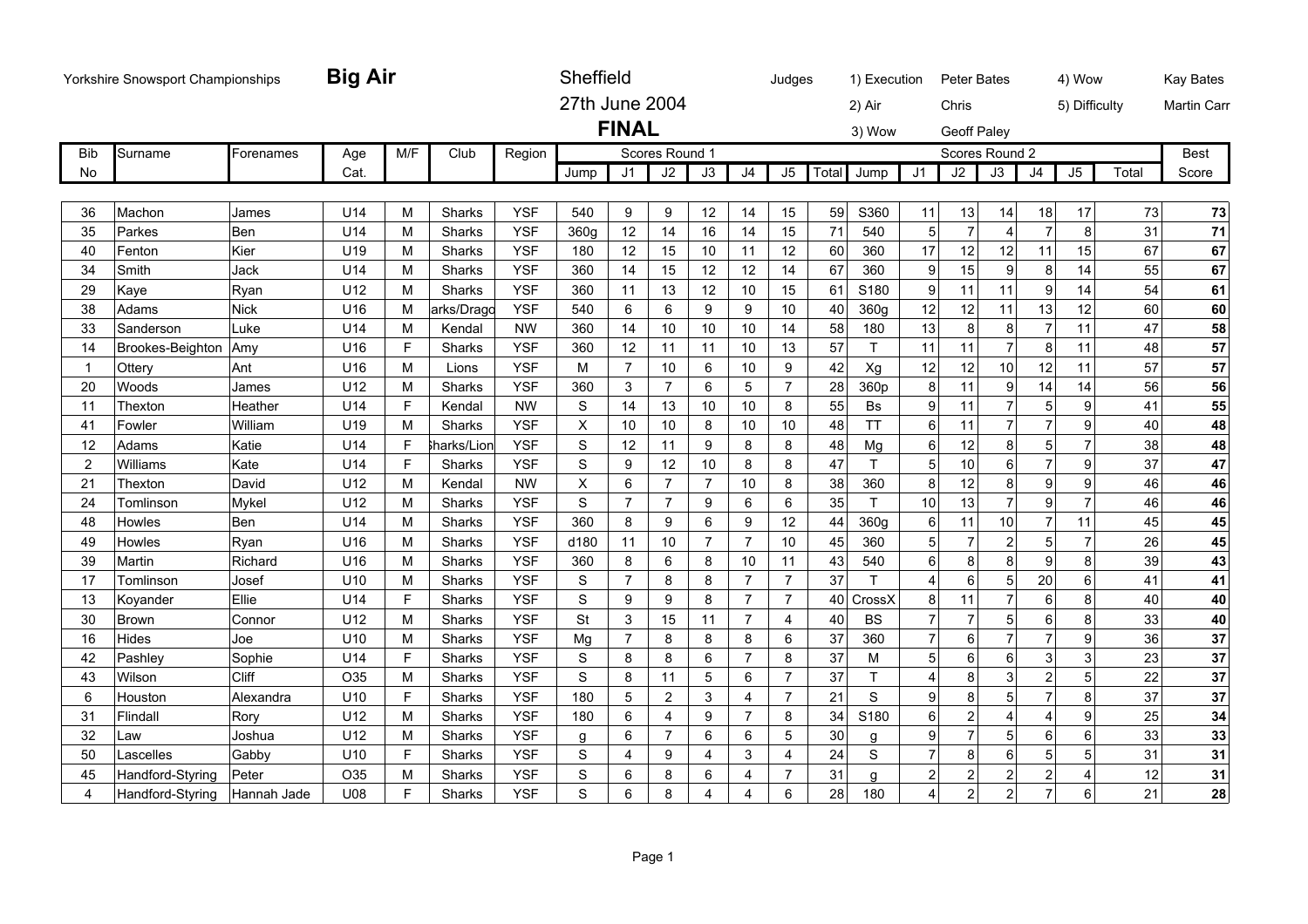|            | Yorkshire Snowsport Championships |               | <b>Big Air</b>  |     |        |            | Sheffield      |              |                |                |    | Judges         |                 | 1) Execution |    | Peter Bates        |    |    | 4) Wow        |       | Kay Bates          |
|------------|-----------------------------------|---------------|-----------------|-----|--------|------------|----------------|--------------|----------------|----------------|----|----------------|-----------------|--------------|----|--------------------|----|----|---------------|-------|--------------------|
|            |                                   |               |                 |     |        |            | 27th June 2004 |              |                |                |    |                |                 | 2) Air       |    | Chris              |    |    | 5) Difficulty |       | <b>Martin Carr</b> |
|            |                                   |               |                 |     |        |            |                | <b>FINAL</b> |                |                |    |                |                 | 3) Wow       |    | <b>Geoff Paley</b> |    |    |               |       |                    |
| <b>Bib</b> | Surname                           | Forenames     | Age             | M/F | Club   | Region     |                |              | Scores Round 1 |                |    |                |                 |              |    | Scores Round 2     |    |    |               |       | <b>Best</b>        |
| No         |                                   |               | Cat.            |     |        |            | Jump           | J1           | J2             | J3             | J4 | J5             |                 | Total Jump   | J1 | J2                 | J3 | J4 | J5            | Total | Score              |
|            |                                   |               |                 |     |        |            |                |              |                |                |    |                |                 |              |    |                    |    |    |               |       |                    |
| 26         | Jordan                            | Arran         | U12             | M   | Sharks | <b>YSF</b> | g              | 4            | 5              | 4              | 3  | 5              | 21              |              | 4  | 8                  | 5  | 4  | 6             | 27    | 27                 |
| 15         | Askew                             | Jake          | U <sub>10</sub> | М   | Sharks | <b>YSF</b> | S              | 4            | 6              | 5              |    | 4              | 23              |              | 6  |                    | 5  |    |               | 26    | 26                 |
| 22         | Machon                            | Robert        | U12             | М   | Sharks | <b>YSF</b> | q              | 5            |                | 5              | 3  | 4              | 21              |              | 5  |                    | 5  | 5  | 4             | 26    | 26                 |
|            | Shirt                             | Danielle      | U12             | F   | Sharks | <b>YSF</b> | <b>St</b>      | 3            | b.             | 3              | 3  | 3              | 17              | S            |    | 3                  | 4  | 3  | 6             | 19    | 19                 |
| 46         | Askew                             | George        | U08             | М   | Sharks | <b>YSF</b> | S              | 3            |                | 3              | 3  | $\overline{2}$ | 18 <sub>1</sub> | М            | 2  | 4                  | 3  | 2  | 2             | 13    | 18                 |
| 3          | Brown                             | <b>Olivia</b> | U08             | F   | Sharks | <b>YSF</b> | <b>St</b>      | 2            |                | 3              | 2  |                | 10              | S            |    |                    | 3  | 3  |               | 16    | 16                 |
| 10         | Shirt                             | Melissa       | U14             | F   | Sharks | <b>YSF</b> | <b>St</b>      | 2            | 3              | $\overline{2}$ | 2  | 2              | 11              | St           | 2  | $\overline{2}$     | 2  | 2  |               |       | 11                 |
| 9          | Meakin                            | Tara          | U14             | Е   | Sharks | <b>YSF</b> | <b>St</b>      | 2            | 2              | $\overline{2}$ |    | 2              | 10 <sup>1</sup> | St           |    |                    |    | 2  | 2             |       | 10                 |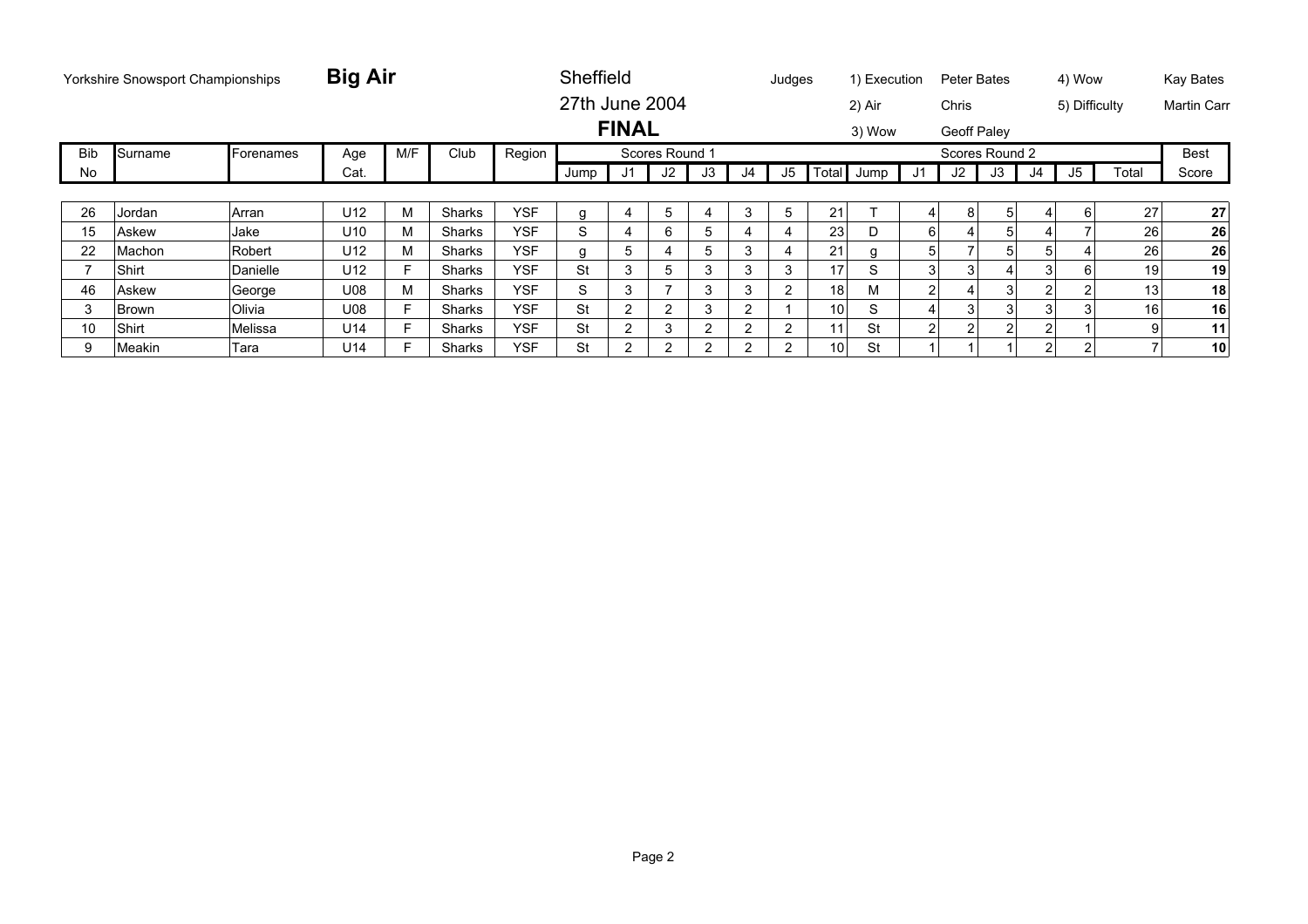| Bib | Surname            | Forenames | Category        | M/F | Club      | Region     |          | Turns                 |      | Air |                                   | Judge 4          |                  |              |      |                   | Judge 5   |      |              |          | Total | Total    | Turns +    | Time  | Time      | Total |
|-----|--------------------|-----------|-----------------|-----|-----------|------------|----------|-----------------------|------|-----|-----------------------------------|------------------|------------------|--------------|------|-------------------|-----------|------|--------------|----------|-------|----------|------------|-------|-----------|-------|
| No  |                    |           |                 |     |           |            | Judge    | Judge 2 Judge 3 Jp Sc |      |     | Act                               | Jp               |                  | Sc Act       | l Jp | Sc                | Act       | JD I | Sc Act       |          | Turns | Air      | <b>Air</b> |       | Score     | Score |
|     |                    |           |                 |     |           |            |          |                       |      |     |                                   |                  |                  |              |      |                   |           |      |              |          |       |          |            |       |           |       |
| 40  | Fenton             | Kier      | U19             |     | Sharks    | <b>YSF</b> | 3.80     | 4.00<br>.             | 4.10 |     | .63<br>171                        |                  | .80              |              |      | 1.40              | .34       |      | ī.5.         | 1.44     | 11.90 | 3.07<br> | 14.97      | 14.84 | 5.22      | 20.19 |
| 35  | Parkes             | :Ben      | U14             |     | Sharks    | <b>YSF</b> | 3.20     | 3.20                  | 3.50 |     | 1.06 <sub>1</sub>                 |                  | .20 <sub>1</sub> |              |      |                   | 1.30 1.25 |      |              | 1.3 1.25 | 9.90  | 2.35     | 12.25      | 14.72 | 5.29      | 17.54 |
| 20  | Woods              | James     | U12             |     | Sharks    | <b>YSF</b> | 2.60     | 2.60                  | 2.50 |     | 1.73 <sup>°</sup><br>$.8^{\circ}$ |                  | .80%             |              |      | 1.50 <sup>°</sup> | 1.44      |      |              | 1.8 1.73 | 7.70  | 3.31     | 11.01      | 13.00 | 6.26      | 17.27 |
| 34  | Smith              | Jack      | U14             |     | Sharks    | <b>YSF</b> | 3.30     | 2.90                  | 3.30 |     | 0.86<br>$0.9^{\circ}$             |                  | .20 <sub>1</sub> |              |      | 0.90              | 0.86      |      |              | 1.06     | 9.50  | 1.97     | 11.47      | 14.93 | 5.17      | 16.63 |
| 41  | Fowler             | William   | U <sub>19</sub> |     | Sharks    | <b>YSF</b> | 2.20     | 2.60                  | 2.40 |     |                                   | .34              | .10.             | 06.          |      | 1.60              | .54       |      |              | 1.0 0.96 | 7.20  | 2.45     | 9.65       | 14.94 | 5.16      | 14.81 |
|     | Williams           | Kate      | U14             |     | Sharks    | <b>YSF</b> | 2.60     | 2.50                  | 3.10 |     | !9.                               | .82 <sub>1</sub> |                  | $0.00$ 0.00  |      | 1.70 <sub>1</sub> | .63       |      | $0.0$ 0.00   |          | 8.20  | 1.73     | 9.93       | 15.72 | 4.72      | 14.65 |
|     | Thexton            | Heather   | U14             |     | Kendal    | <b>NW</b>  | 2.60     | 2.50                  | 2.60 |     | 0.58<br>0.61                      |                  | .60 <sub>1</sub> | 1.54         |      | 0.60              | 0.58      |      |              | 1.6 1.54 | 7.70  | 2.11     | 9.81       | 16.25 | 4.42<br>. | 14.23 |
| 13  | Koyander           | Ellie     | U14             |     | Sharks    | <b>YSF</b> | 2.60     | 2.40                  | 2.30 |     | $1.2^+$<br>1.15                   |                  |                  | $0.80$ 0.77  |      | .20 <sub>1</sub>  | .15       |      | $0.4$ 0.38   |          | 7.30  | 1.73     | 9.03       | 16.75 | 4.13      | 13.16 |
| 33  | Sanderson          | Luke      | U14             |     | Kendal    | <b>NW</b>  | 2.00     | 2.40                  | 1.90 |     | $.2 \, 1.15$                      |                  |                  | $.00\,$ 0.96 |      | 1.30              | 1.25      |      | $0.9 \ 0.86$ |          | 6.30  | 2.11     | 8.41       | 15.90 | 4.62      | 13.03 |
| 38  | Adams              | Nick      | U <sub>16</sub> |     | irks/Draq | <b>YSF</b> | 2.10     | 2.60                  | 2.40 |     | .44                               |                  | $0.00 \ 0.00$    |              |      | 1.30 <sub>1</sub> | 1.25      |      | 0.0 0.00     |          | 7.10  | 1.34     | 8.44       | 16.07 | 4.52      | 12.96 |
| 29  | Kaye               | Ryan      | U12             |     | Sharks    | <b>YSF</b> | 2.70     | 2.50                  | 2.30 |     |                                   | .06 <sub>1</sub> | $0.00$ 0.00      |              |      | 1.10              | 1.06      |      | $0.0\ 0.00$  |          | 7.50  | 1.06     | 8.56       | 16.44 | 4.31      | 12.87 |
| 14  | Brookes-Beight Amy |           | U16             |     | Sharks    | <b>YSF</b> | 2.10     | 2.40                  | 1.80 |     | 5⊧<br>1.44                        | 0                | $0.00$ 0.00      |              |      | 1.10              | .06       |      | $0.0$ 0.00   |          | 6.30  | 1.25     | 7.55       | 15.28 | 4.97      | 12.52 |
| 12  | Adams              | Katie     | U14             |     | າarks/Lio | <b>YSF</b> | 2.20     | 2.10                  | 2.60 |     | $0.4 \, 0.38$                     |                  | $0.00$ $0.00$    |              |      | 0.60              | 0.58      |      | $0.0 \ 0.00$ |          | 6.90  | 0.48<br> | 7.38       | 15.74 | 4.71<br>. | 12.09 |
| 36  | Machon             | James     | U14             |     | Sharks    | <b>YSF</b> | 1.80     | 1.90                  | 2.40 |     | $0.6 \ 0.58$                      |                  | $0.00$ 0.00      |              |      | 0.70              | 0.67      |      | 0.0 0.00     |          | 6.10  | 0.62     | 6.72       | 14.75 | 5.27      | 11.99 |
| 31  | Flindall           | Rory      | U12             |     | Sharks    | <b>YSF</b> | 1.90<br> | 2.30                  | 2.00 |     | $0.8$ 0.77                        |                  | $0.00$ 0.00      |              |      | 0.80              | 0.77      |      |              | 0.00     | 6.20  | 0.77     | 6.97       | 16.68 | 4.17      | 11.14 |
| 39  | Martin             | Richard   | U16             |     | Sharks    | YSF        | 1.70     | 1.60                  | 1.20 |     | 0.86<br>0.91                      |                  | $0.00 \ 0.00$    |              |      | 0.80              | 0.77      |      |              | 0.00     | 4.50  | 0.82     | 5.32       | 14.72 | 5.29      | 10.60 |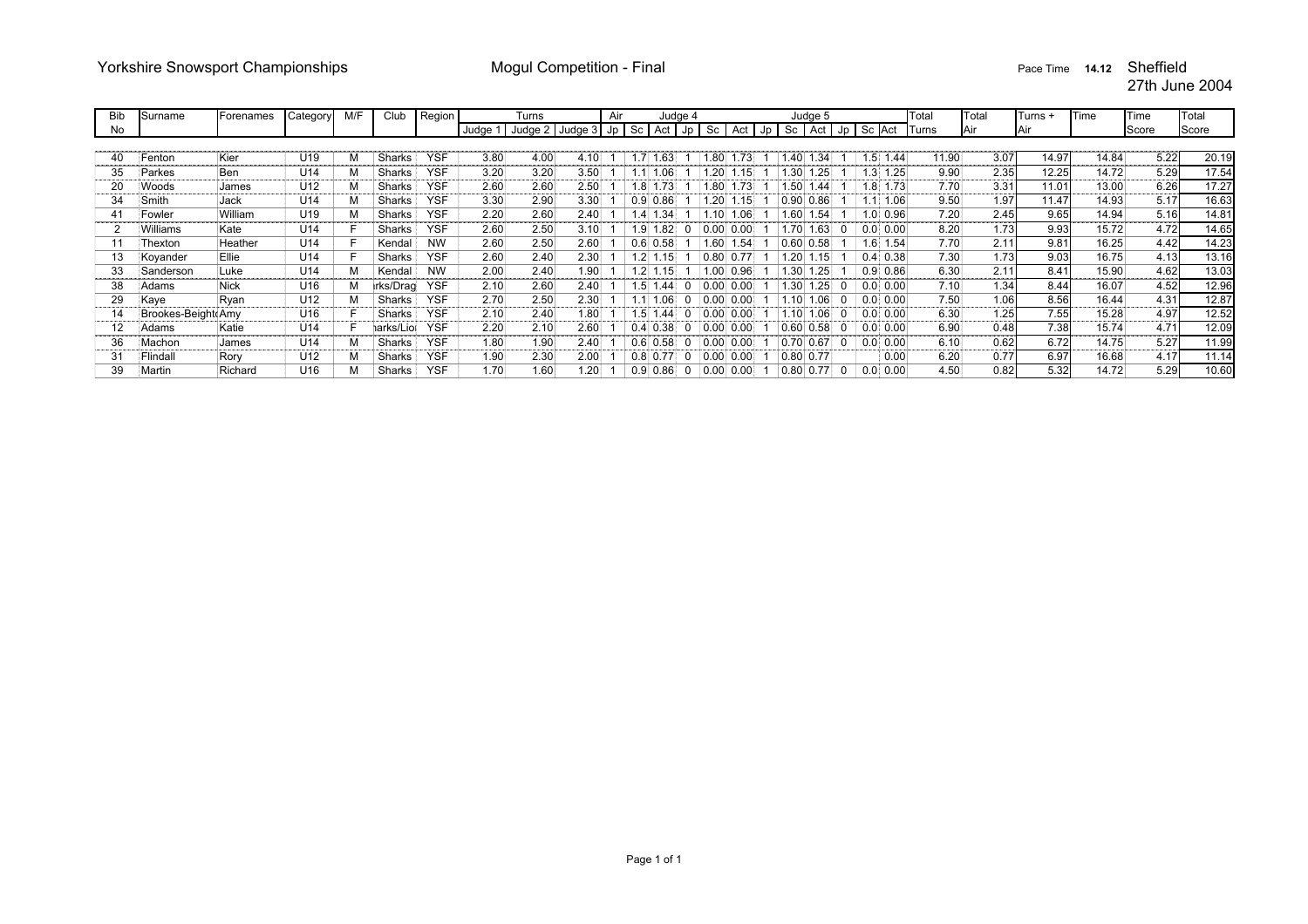| Bib | Surname                     | Forenames | Category M/F    |    | Club          | Region     |       | Turns |                                                                                     | Judge 4          | Air                    |      |      |             |      |             | Judae 5         |      | Total | Total | Turns + | Time   | Time  | Total          | Mogul  |
|-----|-----------------------------|-----------|-----------------|----|---------------|------------|-------|-------|-------------------------------------------------------------------------------------|------------------|------------------------|------|------|-------------|------|-------------|-----------------|------|-------|-------|---------|--------|-------|----------------|--------|
| No  |                             |           |                 |    |               |            | Judae |       | Judge 2 Judge 3 um Score Actual Jump Score Actual Jump Score Actual um Score Actual |                  |                        |      |      |             |      |             |                 |      | Turns | Air   | Air     |        | Score | Score          | Score  |
|     |                             |           |                 |    |               |            |       |       |                                                                                     |                  |                        |      |      |             |      |             |                 |      |       |       |         |        |       |                |        |
| 40  | Fenton                      | Kier      | U <sub>19</sub> | М  | Sharks        | <b>YSF</b> | 4.00  | 3.60  | $3.80$ 1                                                                            | 1.8              | $1.73 \quad 1$         | 1.60 | 1.54 |             | 1.40 | $1.34 \, 1$ | 1.6             | 1.54 | 11.40 | 3.07  | 14.47   | 14.850 | 5.21  | 19.683         | 100.00 |
| 35  | Parkes                      | Ben       | U14             | М  | Sharks        | <b>YSF</b> | 3.60  | 3.40  | 3.60<br>-1                                                                          | 1.2              | 1.15<br>-1             | 1.80 | 1.73 |             | 1.40 | 1.34<br>-1  | 1.7             | 1.63 | 10.60 | 2.93  | 13.53   | 14.280 | 5.53  | 19.062         | 96.85  |
| 34  | Smith                       | Jack      | U14             | M  | Sharks        | <b>YSF</b> | 3.40  | 3.10  | $3.80$ 1                                                                            | 1.5              | $1.44 \pm 1$           | 2.10 | 2.02 |             | 1.40 | 1.34        | 1.8             | 1.73 | 10.30 | 3.26  | 13.56   | 14.630 | 5.34  | 18.900         | 96.02  |
| 20  | Woods                       | James     | U12             | М  | Sharks        | <b>YSF</b> | 2.50  | 2.60  | 2.10<br>-1                                                                          | 1.9              | 1.82<br>-1             | 2.00 | 1.92 |             | 1.60 | 1.54        | 1.8             | 1.73 | 7.20  | 3.50  | 10.70   | 13.530 | 5.96  | 16.663         | 84.66  |
| 41  | Fowler                      | William   | U19             | М  | Sharks        | <b>YSF</b> | 2.50  | 2.50  | 3.00:1                                                                              | 1.7 <sup>1</sup> | 1.63                   | 0.90 | 0.86 |             | 1.60 | 1.54        | 0.9             | 0.86 | 8.00  | 2.45  | 10.45   | 16.130 | 4.49  | 14.934         | 75.87  |
| 38  | Adams                       | Nick      | U <sub>16</sub> |    | M iarks/Drago | <b>YSF</b> | 2.50  | 2.80  | 2.30                                                                                | 1.9              | $1.82 \ 0$             | 0.00 | 0.00 |             | 1.60 | 1.54<br>- 0 | 0.0             | 0.00 | 7.60  | 1.68  | 9.28    | 15.780 | 4.68  | 13.964         | 70.95  |
| 2   | Williams                    | Kate      | U14             |    | Sharks        | <b>YSF</b> | 2.70  | 2.50  | 2.90                                                                                | 1.8              | $1.73 \ 0$             | 0.00 | 0.00 |             | 1.80 | $1.73$ 0    | 0.0             | 0.00 | 8.10  | 1.73  | 9.83    | 17.060 | 3.96  | 13.787         | 70.05  |
| 36  | Machon                      | James     | U14             | М  | Sharks        | <b>YSF</b> | 2.30  | 2.30  | 2.50                                                                                | 1.5              | $.44 \quad 0$          | 0.00 | 0.00 |             | 1.10 | $1.06$ 0    | 0.0             | 0.00 | 7.10  | 1.25  | 8.35    | 14.850 | 5.21  | 13.559         | 68.89  |
| 13  | Kovander                    | Ellie     | U14             | F. | Sharks        | <b>YSF</b> | 2.40  | 2.90  | 2.00<br>-1                                                                          | 1.4              | .34 <sup>1</sup>       | 0.40 | 0.38 |             | 1.10 | $1.06$ 1    | 0.5             | 0.48 | 7.30  | 1.63  | 8.93    | 16.280 | 4.40  | 13.333         | 67.74  |
| 12  | Adams                       | Katie     | U14             |    | F Sharks/Lion | <b>YSF</b> | 2.60  | 2.40  | 2.50                                                                                | 1.5              | $1.44 \quad 0$         | 0.00 | 0.00 |             | 1.70 | $1.63$ 0    | 0.0             | 0.00 | 7.50  | 1.54  | 9.04    | 16.970 | 4.01  | 13.046         | 66.28  |
| 14  | Brookes-Beight Amy          |           | U <sub>16</sub> | F. | Sharks        | <b>YSF</b> | 2.30  | 2.70  | 2.20                                                                                | 1.2              | 1.15<br>$\overline{0}$ | 0.00 | 0.00 |             | 1.20 | 1.15<br>- 0 | 0.0             | 0.00 | 7.20  | 1.15  | 8.35    | 16.750 | 4.13  | 12.487         | 63.44  |
| 39  | Martin                      | Richard   | U16             | М  | Sharks        | <b>YSF</b> | 2.10  | 2.10  | 2.00                                                                                | 1.2              | 1.15                   | 1.00 | 0.96 |             | 0.90 | 0.86        | 1.1             | 1.06 | 6.20  | 2.02  | 8.22    | 16.810 | 4.10  | 12.317         | 62.58  |
| 11  | Thexton                     | Heather   | U <sub>14</sub> |    | Kendal        | <b>NW</b>  | 2.20  | 2.10  | 2.00                                                                                | 0.9              | $0.86$ 1               | 1.30 | 1.25 |             | 0.90 | 0.86        | 1.5             | 1.44 | 6.30  | 2.21  | 8.51    | 18.600 | 3.09  | 11.595         | 58.91  |
| 31  | Flindal                     | Rory      | U12             | M  | Sharks        | <b>YSF</b> | 1.80  | 1.80  | 1.40<br>-1                                                                          | 0.9              | 0.86                   | 0.40 | 0.38 |             | 0.90 | 0.86        | 0.3             | 0.29 | 5.00  | 1.20  | 6.20    | 16.630 | 4.20  | 10.403         | 52.85  |
| 33  | Sanderson                   | Luke      | U <sub>14</sub> | M  | Kendal        | <b>NW</b>  | 1.50  | 1.60  | 1.70                                                                                | 1.8              | 1.73                   | 1.20 | 1.15 |             | 1.50 | 1.44        | 1.0             | 0.96 | 4.80  | 2.64  | 7.44    | 19.190 | 2.75  | 10.192         | 51.78  |
| 29  | Kaye                        | Ryan      | U12             | м  | Sharks        | <b>YSF</b> | 1.60  | 1.40  | 1.20:1                                                                              | 1.5              | $.44 \quad 0$          | 0.00 | 0.00 |             | 1.40 | $1.34$ 0    | 0.0             | 0.00 | 4.20  | 1.39  | 5.59    | 18.220 | 3.30  | 8.894          | 45.19  |
| 59  | Houston                     | Samuel    | <b>U08</b>      | м  | Sharks        | <b>YSF</b> | 1.00  | 1.00  | 0.60                                                                                | 0.6 <sup>1</sup> | $0.58 \ 0$             | 0.00 | 0.00 |             | 0.60 | $0.58$ 0    | 0.0             | 0.00 | 2.60  | 0.58  | 3.18    | 15.850 | 4.64  | $7.82^{\circ}$ | 39.73  |
| 53  | Cutler                      | Gabbv     | U12             | F. | Sharks        | <b>YSF</b> | 1.30  | 0.80  | 1.10<br>-1                                                                          | 1.3              | $1.25 \ 0$             | 0.00 | 0.00 |             | 1.10 | $1.06$ 0    | 0.0             | 0.00 | 3.20  | 1.15  | 4.35    | 17.990 | 3.43  | 7.784          | 39.55  |
| 4   | Handford-Styrin Hannah Jade |           | <b>U08</b>      | F  | Sharks        | <b>YSF</b> | 1.20  | 1.10  | 1.00                                                                                | 0.5              | $0.48 \ 0$             | 0.00 | 0.00 |             | 0.70 | $0.67$ 0    | 0.0             | 0.00 | 3.30  | 0.58  | 3.88    | 19.410 | 2.63  | 6.504          | 33.04  |
| 6   | Houston                     | Alexandra | U <sub>10</sub> | E  | Sharks        | <b>YSF</b> | 1.80  | 1.40  | 1.40                                                                                | 0.2              | $0.19$ 0               | 0.00 | 0.00 |             | 0.20 | 0.19:0      | 0.0             | 0.00 | 4.60  | 0.19  | 4.79    | 21.250 | 1.59  | 6.377          | 32.40  |
| 24  | <sup>-</sup> omlinson       | Mykel     | U12             | M  | Sharks        | <b>YSF</b> | 1.10  | 1.00  | 1.30                                                                                | 0.3              | 0.29<br>$\overline{0}$ | 0.00 | 0.00 |             | 0.50 | $0.48$ 0    | 0.0             | 0.00 | 3.40  | 0.38  | 3.78    | 20.100 | 2.24  | $6.02^{\circ}$ | 30.59  |
| 26  | Jordar                      | Arran     | U12             | M  | Sharks        | <b>YSF</b> | 0.50  | 0.40  | 0.80                                                                                | 0.4              | $0.38$ 0               | 0.00 | 0.00 |             | 0.50 | $0.48$ 0    | 0.0             | 0.00 | 1.70  | 0.43  | 2.13    | 17.840 | 3.52  | 5.649          | 28.70  |
| 16  | Hides                       | Joe       | U10             | M  | Sharks        | <b>YSF</b> | 0.40  | 0.50  | 0.40                                                                                | 0.5              | $0.48 \quad 0$         | 0.00 | 0.00 |             | 0.40 | $0.38$ 0    | 0.0             | 0.00 | 1.30  | 0.43  | 1.73    | 18.840 | 2.95  | 4.683          | 23.79  |
| 32  | _aw                         | Joshua    | U12             | M  | Sharks        | <b>YSF</b> | 0.60  | 0.70  | 0.80<br>-1                                                                          | 0.8              | $0.77$ 0               | 0.00 | 0.00 |             | 1.10 | $1.06 \ 0$  | 0.0             | 0.00 | 2.10  | 0.91  | 3.01    | 21.940 | 1.19  | 4.206          | 21.37  |
| 60  | Carr                        | Henry     | U12             | M  | Lions         | <b>YSF</b> | 0.90  | 0.40  | 0.70                                                                                | 0.8              | $0.77$ 0               | 0.00 | 0.00 |             | 0.60 | $0.58$ 0    | 0.0             | 0.00 | 2.00  | 0.67  | 2.67    | 22.120 | 1.09  | 3.764          | 19.13  |
| 50  | .ascelles                   | Gabby     | U <sub>10</sub> | F. | Sharks        | <b>YSF</b> | 0.40  | 0.30  | $0.50 \ 0$                                                                          | 0.0              | $0.00 \quad 0$         | 0.00 | 0.00 | $\Omega$    | 0.00 | 0.00 0      | 0.0             | 0.00 | 1.20  | 0.00  | 1.20    | 19.620 | 2.51  | 3.709          | 18.84  |
| 15  | Askew                       | Jake      | U10             | м  | Sharks        | <b>YSF</b> | 0.20  | 0.40  | 0.30                                                                                | 0.8              | $0.77 \ 0$             | 0.00 | 0.00 |             | 0.80 | $0.77$ 0    | 0.0             | 0.00 | 0.90  | 0.77  | 1.67    | 21.910 | 1.21  | 2.879          | 14.63  |
| 3   | Brown                       | Olivia    | <b>U08</b>      | F  | Sharks        | <b>YSF</b> | 1.00  | 0.60  | $0.80 \ 0$                                                                          | 0.0              | $0.00 \quad 0$         | 0.00 | 0.00 | $\Omega$    | 0.00 | $0.00$ 0    | 0.0             | 0.00 | 2.40  | 0.00  | 2.40    | 24.160 | 0.00  | 2.400          | 12.19  |
| 21  | Thexton                     | David     | U12             | M  | Kendal        | <b>NW</b>  | 0.10  | 0.10  | 0.10                                                                                | 1.3              | $1.25 \ 0$             | 0.00 | 0.00 |             | 1.10 | $1.06$ 0    | 0.0             | 0.00 | 0.30  | 1.15  | 1.45    | 23.670 | 0.21  | 1.666          | 8.47   |
| 61  | Simpson                     | John      | U14             | M  | Lions         | <b>YSF</b> | 0.20  | 0.30  | 0.40<br>-1                                                                          | 0.2 <sup>1</sup> | $0.19$ 0               | 0.00 | 0.00 |             | 0.40 | $0.38$ 0    | 0.0             | 0.00 | 0.90  | 0.29  | 1.19    | 24.100 | 0.00  | 1.188          | 6.04   |
| 30  | Brown                       | Connor    | U12             | M  | Sharks        | <b>YSF</b> | 0.10  | 0.10  | 0.10<br>$\mathbf{1}$                                                                | 0.7 <sup>1</sup> | 0.67<br>$\overline{0}$ | 0.00 | 0.00 |             | 0.70 | $0.67$ 0    | 0.0             | 0.00 | 0.30  | 0.67  | 0.97    | 62.590 | 0.00  | 0.972          | 4.94   |
|     | Ottery                      | Ant       | U16             | M  | Lions         | <b>YSF</b> | 0.30  | 0.20  | 0.40                                                                                | 0.0              | $0.00 \quad 0$         | 0.00 | 0.00 |             | 0.00 | 0.00 0      | 0.0             | 0.00 | 0.90  | 0.00  | 0.90    | 0.000  | 0.00  | 0.900          | 4.57   |
| 17  | <b>Fomlinson</b>            | Josef     | U10             | M  | Sharks        | <b>YSF</b> | 0.10  | 0.10  | $0.10 \ 0$                                                                          | 0.01             | 0.00                   | 0.60 | 0.58 | 0           | 0.00 | 0.00        | 0.5             | 0.48 | 0.30  | 0.53  | 0.83    | 44.220 | 0.00  | 0.828          | 4.21   |
| 54  | Simpson                     | Kate      | U12             | F  | Lions         | <b>YSF</b> | 0.20  | 0.30  | 0.30<br>$\cdot$ 0                                                                   | 0.0              | $0.00 \quad 0$         | 0.00 | 0.00 | $\mathbf 0$ | 0.00 | $0.00 \ 0$  | 0.0             | 0.00 | 0.80  | 0.00  | 0.80    | 26.940 | 0.00  | 0.800          | 4.06   |
| 55  | Atkinson                    | Natalie   | U <sub>14</sub> | F  | Lions         | <b>YSF</b> | 0.10  | 0.10  | $0.20 \ 0$                                                                          | 0.0              | $0.00 \quad 0$         | 0.00 | 0.00 | $\Omega$    | 0.00 | 0.00 0      | 0.0             | 0.00 | 0.40  | 0.00  | 0.40    | 33.100 | 0.00  | 0.400          | 2.03   |
|     | Shirt                       | Danielle  | U12             |    | Sharks        | <b>YSF</b> | 0.10  | 0.10  | 0.10<br>$\Omega$                                                                    | 0.0              | $0.00 \quad 0$         | 0.00 | 0.00 | 0           | 0.00 | $0.00 \ 0$  | 0.0             | 0.00 | 0.30  | 0.00  | 0.30    | 25.500 | 0.00  | 0.300          | 1.52   |
| 51  | Atkinson                    | Kirstv    | U12             | F  | Lions         | <b>YSF</b> | 0.10  | 0.10  | $0.10 \quad 0$                                                                      | 0.0              | 0.00<br>$\Omega$       | 0.00 | 0.00 | $\Omega$    | 0.00 | 0.00        | 0.0<br>$\Omega$ | 0.00 | 0.30  | 0.00  | 0.30    | 36.030 | 0.00  | 0.300          | 1.52   |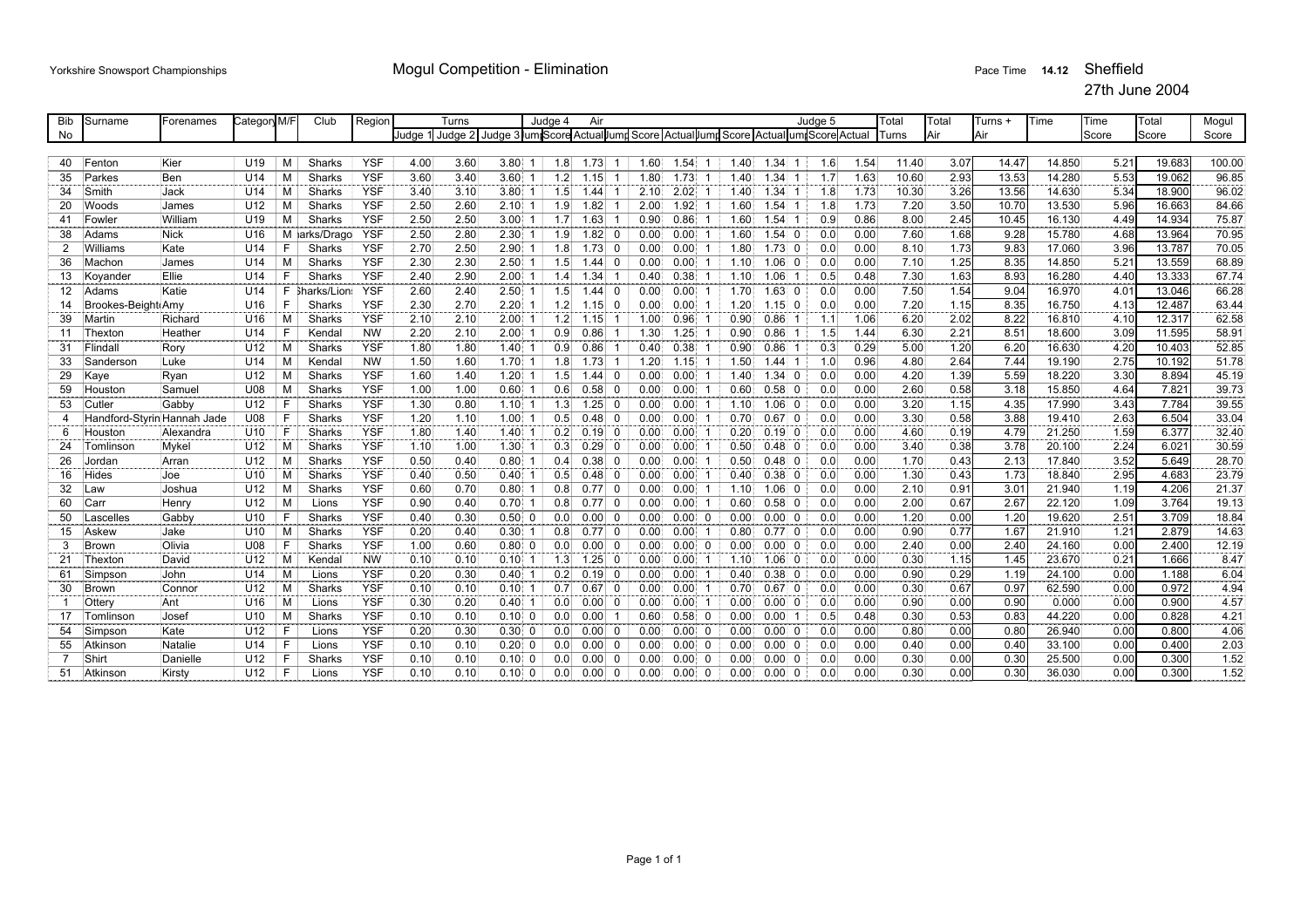# Yorkshire Snowsport Championships Sheffield **ACRO - FIXED ELEMENT**

# 27th June 2004

| <b>Bib</b>    | Surname  | <b>IForenames</b> | M/F    | Club          | Region     |      |      | <b>Fixed Element Run</b> |      |                | Score                |
|---------------|----------|-------------------|--------|---------------|------------|------|------|--------------------------|------|----------------|----------------------|
| No            |          |                   |        |               |            | J1   | J2   | J3                       | J4   | J <sub>5</sub> | <b>Fixed Element</b> |
|               |          |                   |        |               |            |      |      |                          |      |                |                      |
| 58            | Burt     | Anna              |        | <b>Sharks</b> | YSF        | 5.60 | 5.80 | 6.00                     | 5.60 | 5.80           | 17.20                |
| $\mathcal{D}$ | Williams | Kate              |        | <b>Sharks</b> | YSF        | 4.90 | 4.20 | 4.60                     | 4.40 | 5.50           | 13.90                |
| 57            | Huntley  | Amy               | −<br>┕ | <b>Sharks</b> | <b>YSF</b> | 3.40 | 4.40 | 3.80                     | 4.30 | 4.40           | 12.50                |
| 66            | Starkey  | Harriet           | -<br>⊢ | <b>Sharks</b> | <b>YSF</b> | 3.00 | 3.00 | 3.90                     | 2.80 | 3.80           | 9.80                 |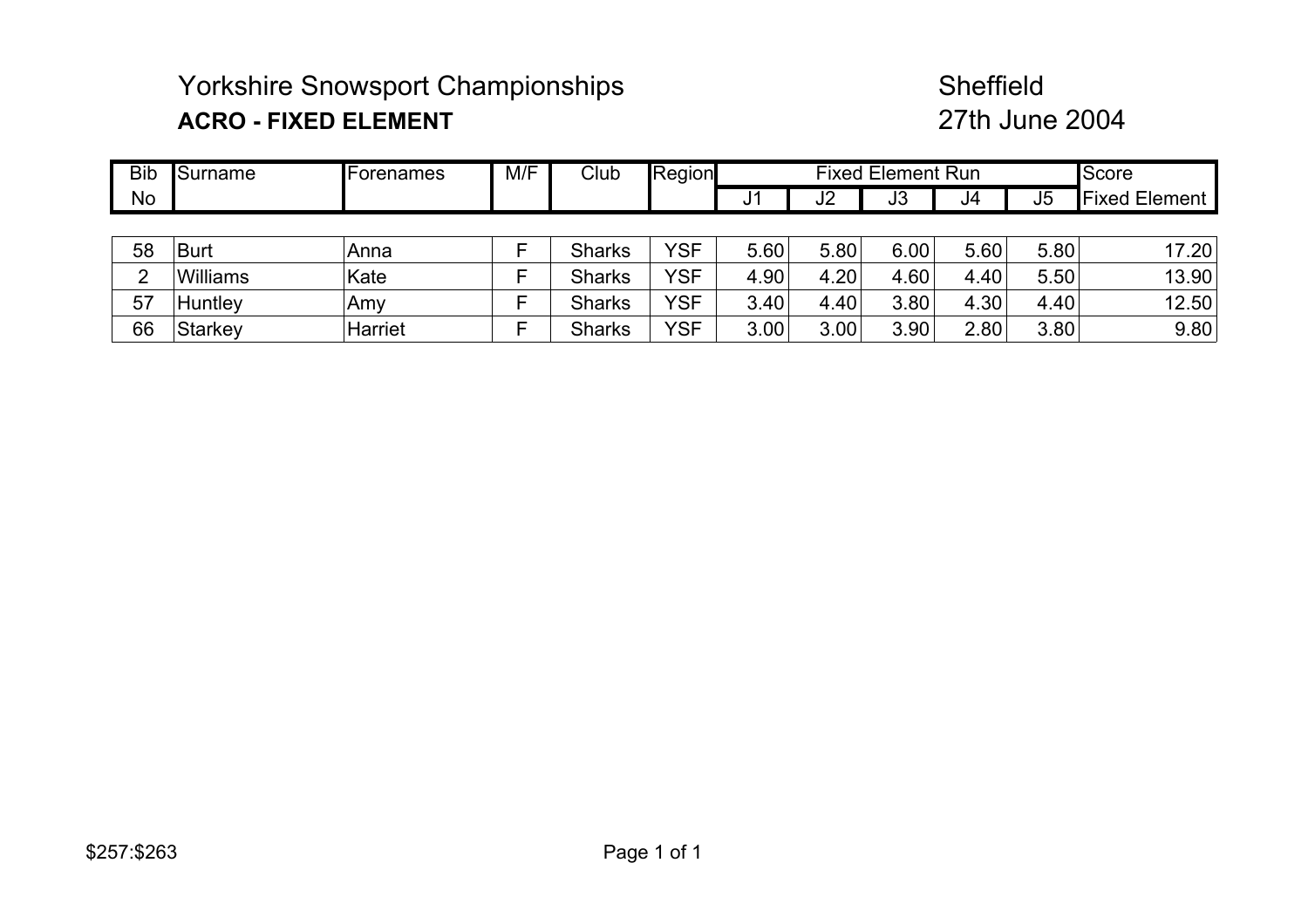Yorkshire Snowsport Championships Sheffield<br>
ACRO - FREE ELEMENT 27th June 2004 **ACRO - FREE ELEMENT** 

| <b>Bib</b> | Surname  | <b>IForenames</b> | M/F |        | Club Region |                  |      | Free Element Run |      |      | Score               |
|------------|----------|-------------------|-----|--------|-------------|------------------|------|------------------|------|------|---------------------|
| No         |          |                   |     |        |             | J1               | J2   | JЗ               | J4   | IJ5  | <b>Free Element</b> |
|            |          |                   |     |        |             |                  |      |                  |      |      |                     |
| っ          | Williams | Kate              |     | Sharks | YSF         | 3.30             | 3.00 | 2.80             | 4.80 | 4.90 | 13.95               |
| 58         | Burt     | Anna              | F   | Sharks | YSF         | 3.00             | 2.60 | 3.20             | 4.40 | 4.80 | 13.40               |
| 57         | Huntley  | .Amv              | F   | Sharks | YSF         | 2.70             | 2.20 | 2.20             | 3.30 | 3.30 | 10.40               |
| 66         | Starkey  | Harriet           | ⊏   | Sharks | YSF         | .50 <sub>1</sub> | 1.90 | 2.30             | 3.30 | 3.30 | 9.00                |